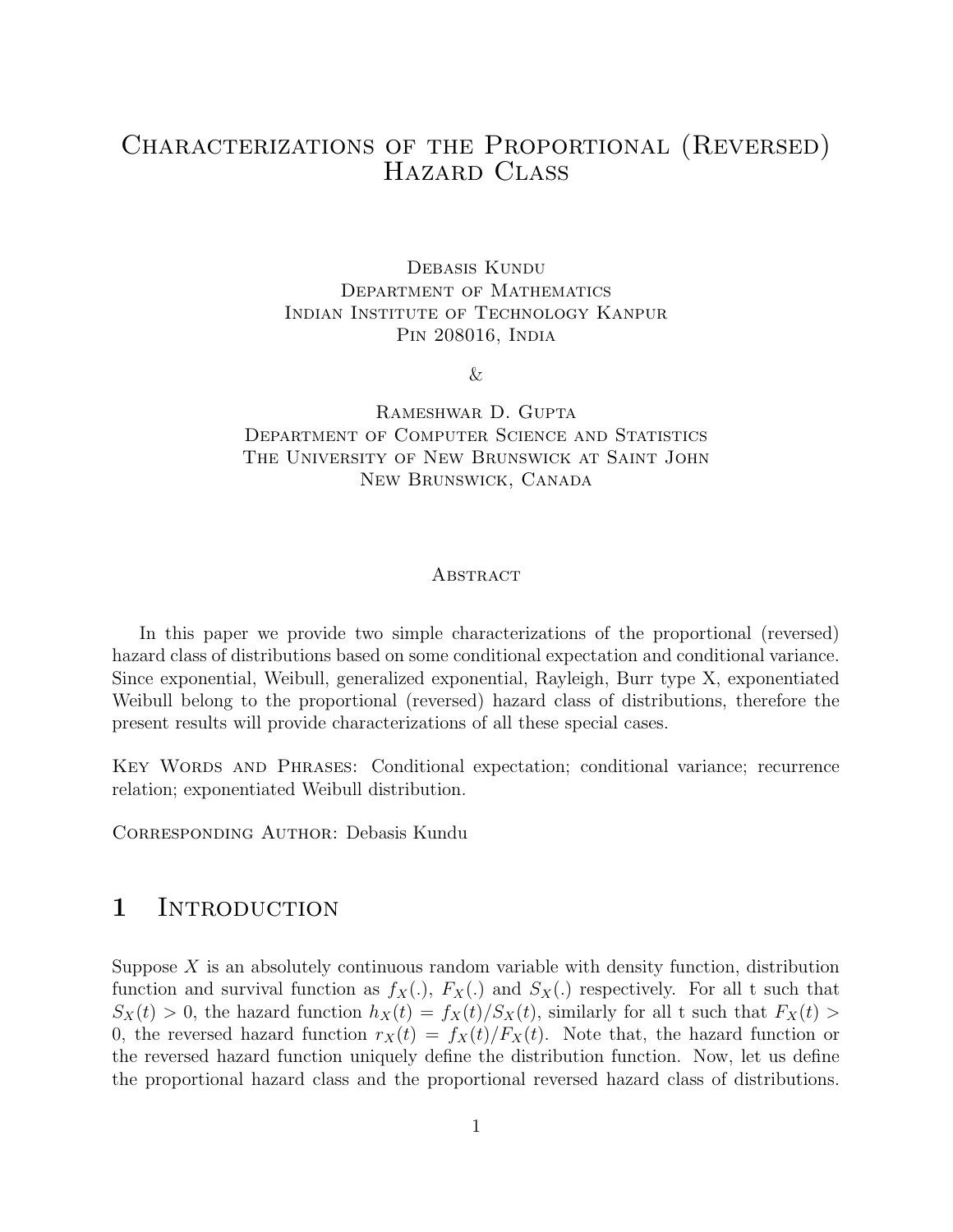Proportional hazard class with the base hazard function  $h_X(.)$ , is the class of distributions having hazard functions  $\alpha h_X(.)$  for  $\alpha > 0$ . Similarly the Proportional reversed hazard class with the base reversed hazard function  $r_X(.)$ , is the class of distributions having reversed hazard functions  $\alpha r_X(.)$  for  $\alpha > 0$ .

Applications of hazard functions are quite well known in the statistical literature. Recently the reversed hazard functions also become quite popular among the statisticians, see for example Gupta and Han (2001). Anderson et al. (1993) show that the reversed hazard function plays the same role in the analysis of left-censored data as the hazard function plays in the analysis of right-censored data. Interestingly, it is observed that there exists a relation between the proportional reversed hazard class of distributions and the exponentiated class of distributions.

A random variable Y is said to be exponentiated random variable with base distribution  $F_X(.)$  if Y has distribution function  $[F_X(.)]^{\alpha}$ , see Gupta et al. (1998), Mudholkar and Srivastava (1993), Mudholkar et al. (1995). The class of distributions  $[F_X(.)]^{\alpha}$  can be defined as the exponentiated class of distributions with base distribution  $F_X(.)$ . In this case the reversed hazard functions of X and Y satisfy  $r_Y(t) = \alpha r_X(t)$  for all t such that  $F_X(t) > 0$ . Therefore, we can say that Y belongs to proportional reversed hazard class with base reversed hazard function  $r_X(.)$ . Similarly, if Z is a random variable whose survival function is  $[S_X(.)]^\alpha$ , then the hazard functions of X and Z satisfy  $h_Z(t) = \alpha h_X(t)$ .

In this article we provide two simple characterizations of the proportional hazard class and the proportional reversed hazard class of distributions in terms of the conditional mean and conditional variance. Some new characterizations of the well known distributions like, exponential, Weibull, generalized exponential, Rayleigh, Burr type X, exponentiated Weibull etc. are obtained as special cases.

## 2 CHARACTERIZATION

For all t such that  $F_X(t) > 0$  and for an absolutely continuous random variable Y, let us define the following functions;

$$
U(t) = -\ln F_X(t), \ \ a_Y^{(n)}(t) = E[U^n(Y)|Y < t],
$$

here  $U^{n}(.)$  denotes the  $n^{th}$  power of  $U(.)$ . Similarly, for all t such that  $S_{X}(t) > 0$  and for an absolutely continuous random variable  $Z$ , we define

$$
V(t) = -\ln S_X(t), \ \ b_Z^{(n)}(t) = E[V^n(Z)|Z > t],
$$

here also  $V^n(.)$  denotes the  $n^{th}$  power of  $V(.)$ . Moreover,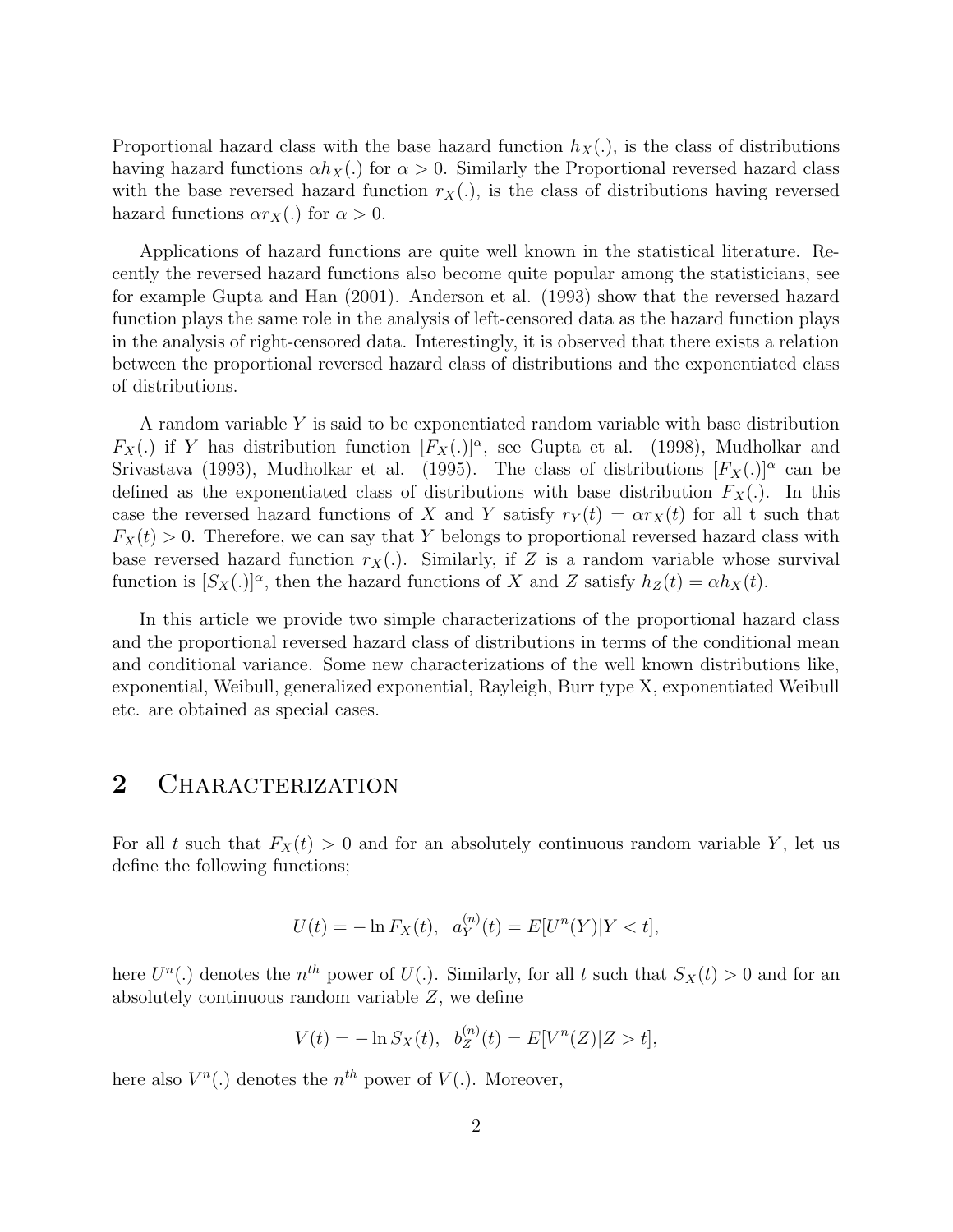$$
U'(t) = \frac{d}{dt}U(t) = -r_X(t)
$$
 and  $V'(t) = \frac{d}{dt}V(t) = h_X(t)$ .

**Theorem 2.1** For any real number t such that  $F_X(t) > 0$ ,  $r_Y(t) = \alpha r_X(t)$  with  $\alpha > 0$  iff

$$
a_Y^{(n)}(t) = U^n(t) + \frac{n}{\alpha} a_Y^{(n-1)}(t).
$$
\n(1)

Here n is a positive integer.

#### Proof.

NECESSARY PART: Suppose  $r_Y(t) = \alpha r_X(t)$ . Then for all t such that  $F_X(t) > 0$ . Now,

$$
a_Y^{(n)}(t) = E[U^n(Y)|Y < t] = \frac{1}{F_Y(t)} \int_{-\infty}^t U^n(y) dF_Y(y). \tag{2}
$$

Integrating by parts the right hand side of (2) we get

$$
a_Y^{(n)}(t) = U^n(t) + \frac{n}{F_Y(t)} \int_{-\infty}^t U^{n-1}(y) r_X(y) F_Y(y) dy
$$
  
= 
$$
U^n(t) + \frac{n}{\alpha F_Y(t)} \int_{-\infty}^t U^{n-1}(y) f_Y(y) dy
$$
  
= 
$$
U^n(t) + \frac{n}{\alpha} a_Y^{(n-1)}(t).
$$

SUFFICIENCY PART: Suppose  $(1)$  is true. Therefore using  $(2)$ ,  $(1)$  can be written as

$$
\frac{1}{F_Y(t)} \int_{-\infty}^t U^n(y) f_Y(y) dy = U^n(t) + \frac{n}{\alpha} \frac{1}{F_Y(t)} \int_{-\infty}^t U^{n-1}(y) f_Y(y) dy
$$

$$
\int_{-\infty}^t U^n(y) f_Y(y) dy = F_Y(t) U^n(t) + \frac{n}{\alpha} \int_{-\infty}^t U^{n-1}(y) f_Y(y) dy.
$$
(3)

or

Differentiating both sides of 
$$
(3)
$$
 with respect to t we have

$$
U^{n}(t)f_{Y}(t) = U^{n}(t)f_{Y}(t) - nU^{n-1}(t)f_{Y}(t)r_{X}(t) + \frac{n}{\alpha}U^{n-1}(t)f_{Y}(t).
$$

Since  $U^{(n-1)}(t) \neq 0$ , this implies

$$
r_Y(t) = \frac{f_Y(t)}{F_Y(t)} = \alpha r_X(t)
$$

for all t such that  $F_X(t) > 0$ .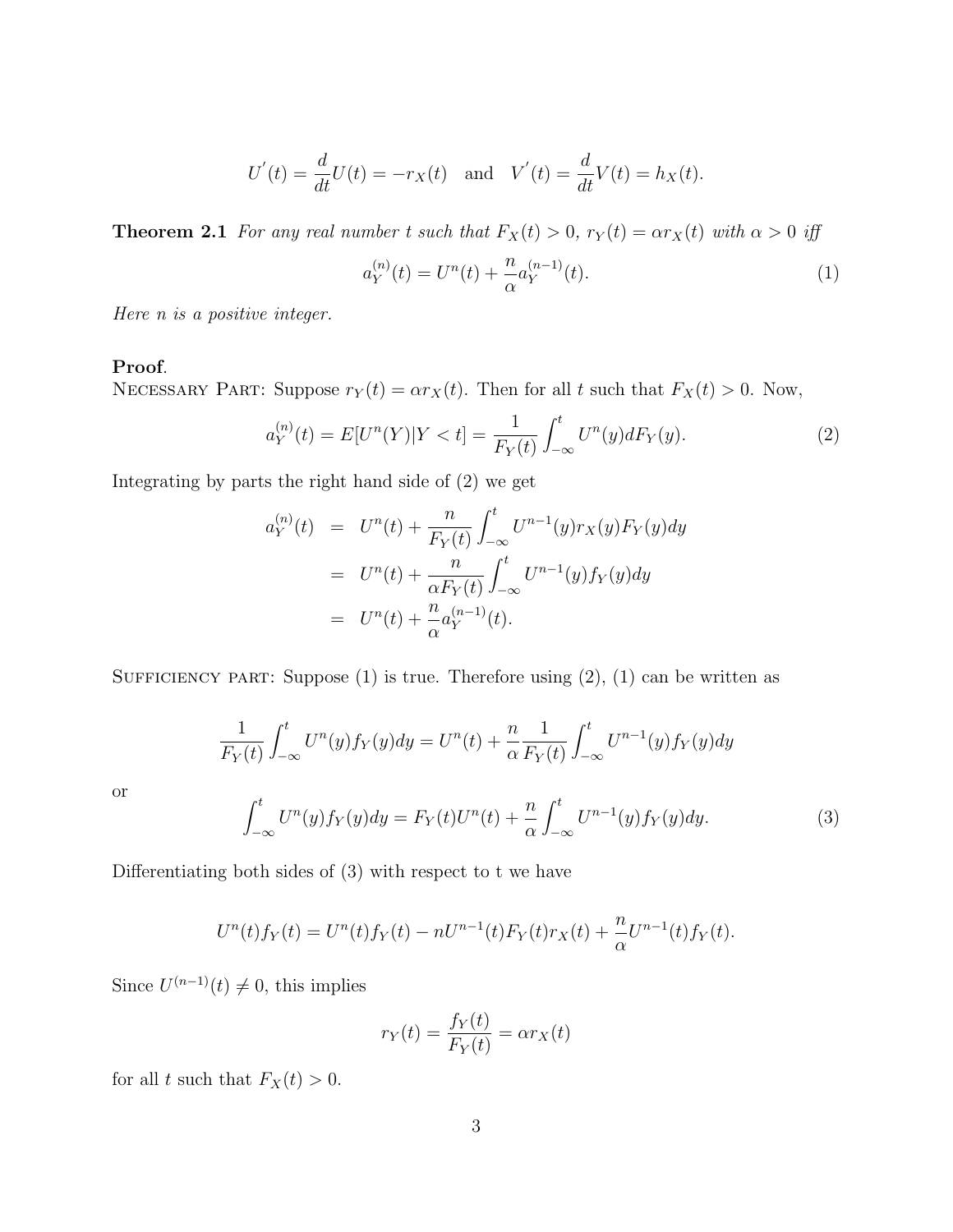**Theorem 2.2** For any real number t such that  $F_X(t) > 0$ ,  $r_Y(t) = \alpha r_X(t)$  with  $\alpha > 0$  iff

$$
Var(U(Y)|Y < t) = \frac{1}{\alpha^2}.
$$

### Proof

NECESSARY PART: Suppose  $r_Y(t) = \alpha r_X(t)$ . Then from theorem (2.1),

$$
a_Y^{(1)}(t) = U(t) + \frac{1}{\alpha} \text{ and } a_Y^{(2)}(t) = U^2(t) + \frac{2}{\alpha} a_Y^{(1)}(t) = U^2(t) + \frac{2}{\alpha} U(t) + \frac{2}{\alpha^2} = (a_Y^{(1)}(t))^2 + \frac{1}{\alpha^2}.
$$

Therefore, the result follows immediately.

SUFFICIENCY PART: Now suppose  $Var(U(Y)|Y < t) = \frac{1}{\alpha^2}$  for all t, such that  $F_X(t) > 0$ . That is,

$$
F_Y(t) \int_{-\infty}^t U^2(y) f_Y(y) dy - \left[ \int_{-\infty}^t U(y) f_Y(y) dy \right]^2 = \frac{F_Y^2(t)}{\alpha^2}
$$
 (4)

Differentiating both sides of (4) with respect to t and canceling  $f_Y(t)$  from both sides, we get

$$
\int_{-\infty}^{t} U^2(y) f_Y(y) dy + F_Y(t) U^2(t) - 2U(t) \int_{-\infty}^{t} U(y) f_Y(y) dy = 2 \frac{F_Y(t)}{\alpha^2}
$$
(5)

Differentiating both sides of (5) with respect to t and arranging terms, we obtain

$$
F_Y(t)U(t) - \int_{-\infty}^t U(y)f_Y(y)dy = -\frac{f_Y(t)}{r_X(t)\alpha^2}.
$$
 (6)

Again differentiating (6) with respect to t and rearranging, we obtain the differential equation

$$
\alpha^2 F_Y(t) = \frac{1}{r_X(t)} \frac{d}{dt} \left( \frac{f_Y(t)}{r_X(t)} \right). \tag{7}
$$

A general solution of the differential equation (7) is of the form

$$
F_Y(t) = c_1 e^{\alpha U(t)} + c_2 e^{-\alpha U(t)} = c_1 F_X^{-\alpha}(t) + c_2 F_X^{\alpha}(t),
$$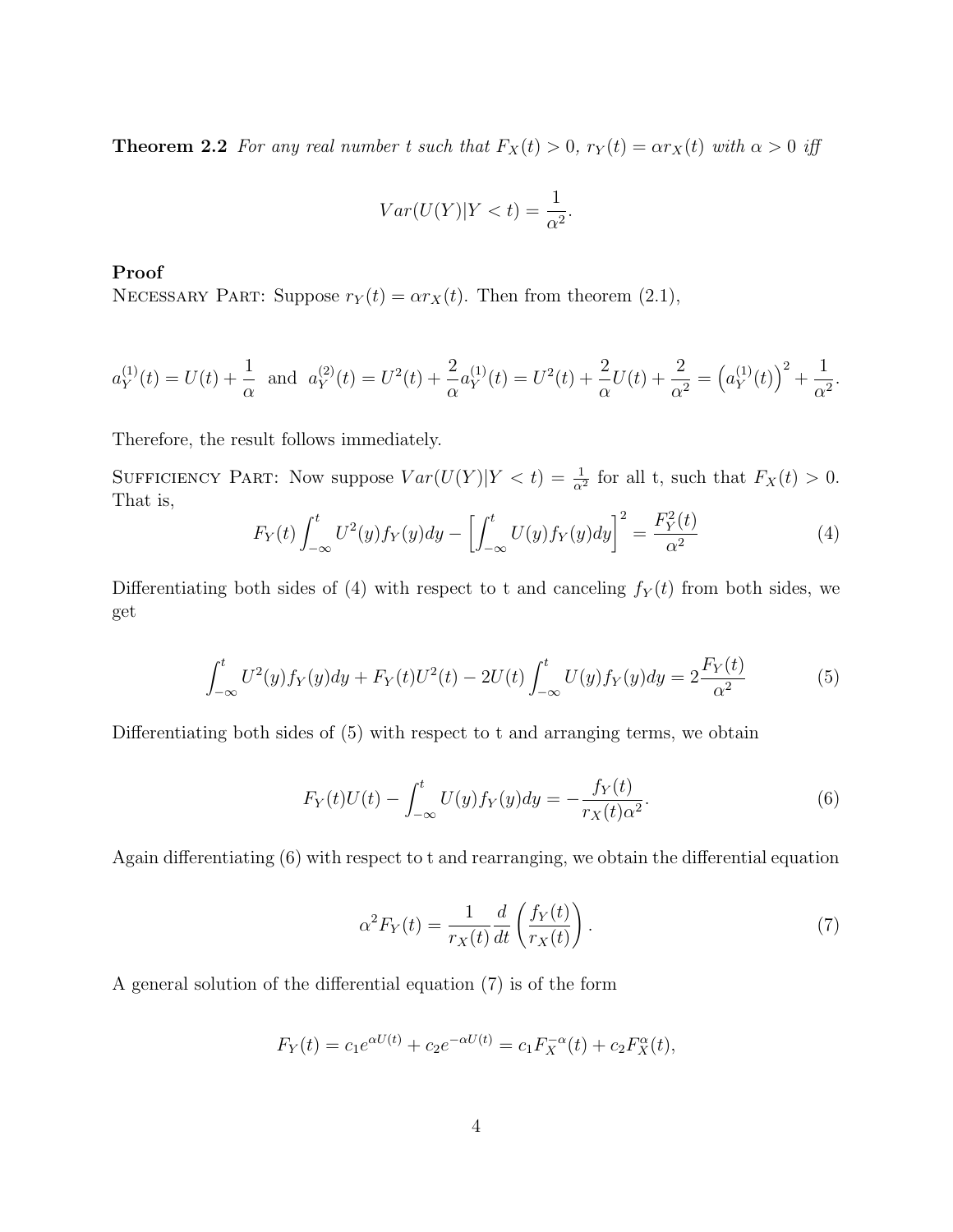where  $c_1$  and  $c_2$  are arbitrary constants. Since  $F_X(t)$  and  $F_Y(t)$  tend to 0 as t tends to  $-\infty$ , therefore,  $c_1 = 0$ . Similarly, as  $F_X(t)$  and  $F_Y(t)$  tend to 1 as t tends to  $\infty$ , therefore,  $c_2 = 1$ . That is,

$$
F_Y(t) = F_X^{\alpha}(t)
$$
 or  $r_Y(t) = \alpha r_X(t)$ .

**Theorem 2.3** For any real number t such that  $S_X(t) > 0$ ,  $h_Z(t) = \alpha h_X(t)$  with  $\alpha > 0$  iff

$$
b_Z^{(n)}(t) = V^n(t) + \frac{n}{\alpha} b_Z^{(n-1)}(t),
$$

where *n* is a positive integer.

**Proof:** It follows along the same line as the proof of theorem 2.1.

**Theorem 2.4** For any real number t such that  $S_X(t) > 0$ ,  $h_Z(t) = \alpha h_X(t)$  with  $\alpha > 0$  iff

$$
Var(V(Z)|Z>t) = \frac{1}{\alpha^2}.
$$

Proof: It follows along the same lines as of theorem 2.2.

### 3 Examples

Example 1. The probability density function (pdf) of Z is of the form

$$
f_Z(z) = \lambda \alpha z^{\alpha - 1} e^{-\lambda z^{\alpha}}, \quad \lambda, \alpha, z > 0,
$$

*i.e.* Z follows Weibull distribution with the shape parameter  $\alpha$  and scale parameter  $\lambda$ , iff either of the following is true for all  $t > 0$ ,

(i) 
$$
E[Z^{n\alpha}|Z > t] = t^{n\alpha} + \frac{n}{\lambda}E[Z^{(n-1)\alpha}|Z > t]
$$
 for any positive integer *n*;  
(ii)  $Var(Z^{\alpha}|Z > t) = \frac{1}{\lambda^2}$ .

COMMENTS: Note that in Example 1, for  $\alpha = 1$ , we get the corresponding characterization of the exponential distribution function.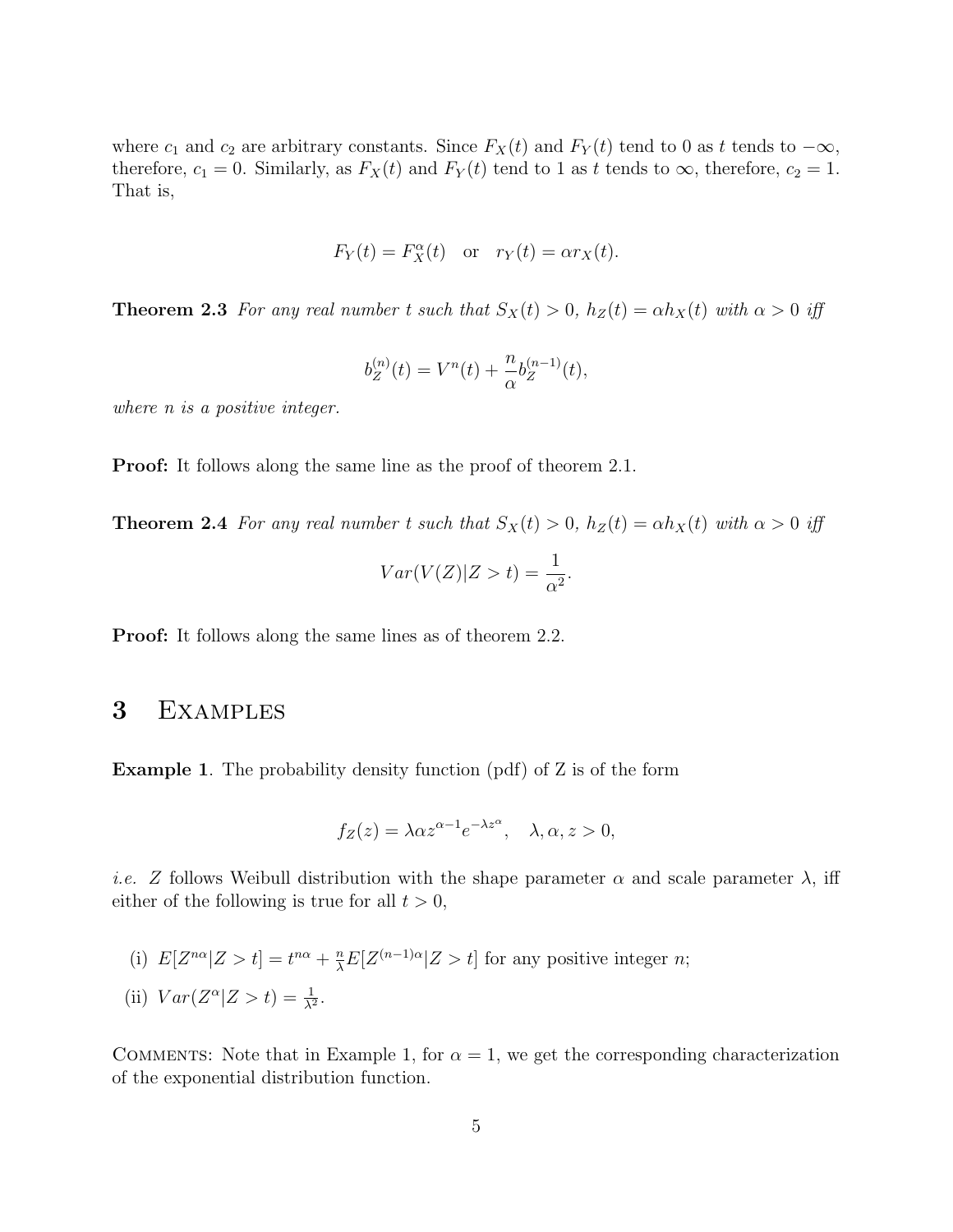Example 2. The pdf of Z is of the form

$$
f_Z(z) = \alpha (1+z)^{-(1+\alpha)}, \quad \alpha > 0, z > 0,
$$

*i.e.* Z follows Pareto distribution, iff any one of the following is true for all  $t > 0$ ,

- (i)  $E[(\ln(1+Z))^n | Z > t] = (\ln(1+t))^n + E[(\ln(1+Z))^{n-1} | Z > t]$
- (ii)  $Var(\ln(1+Z)|Z > t) = \frac{1}{\alpha^2}$ .

Example 3. The random variable Y has the cumulative distribution function (cdf)

$$
F_Y(y) = \left(1 - e^{(\lambda y)^\beta}\right)^\alpha, \quad \alpha, \beta, \lambda, y > 0,
$$

*i.e.* Y follows an exponentiated Weibull distribution, with the scale parameter  $\lambda$  and the shape parameters  $\alpha$  and  $\beta$ , iff any one of the following is true for all  $t > 0$ 

(i) 
$$
E[(-\ln(1 - e^{-(\lambda y)^\beta}))^n | Y < t] = (-\ln(1 - e^{-(\lambda y)^\beta}))^n + E[(-\ln(1 - e^{-(\lambda y)^\beta}))^{n-1} | Y < t]
$$
  
\n(ii)  $Var(-\ln(1 - e^{-(\lambda y)^\beta}))^n | Y < t) = \frac{1}{\alpha^2}$ 

COMMENTS: Note that the exponential  $(\alpha = 1, \beta = 1)$  and Weibull  $(\alpha = 1)$  are special cases of the exponentiated Weibull distribution. Several other known distributions like generalized exponential ( $\beta = 1$ ), Rayleigh ( $\beta = 2, \alpha = 1$ ) distributions are also special cases of the exponentiated Weibull distribution.

Example 4 The random variable Y has the cdf

$$
F_Y(y) = \left[\Phi\left(\frac{y-\mu}{\sigma}\right)\right]^\alpha, \quad \alpha, \sigma > 0, -\infty < x, \mu < \infty
$$

i.e. Y follows an exponentiated normal distribution with the scale, location and shape parameters as  $\sigma$ ,  $\mu$  and  $\alpha$  respectively, iff any one of the following holds for all t,

(i) 
$$
E[(-\ln \Phi(\frac{(y-\mu)}{\sigma}))^n | Y < t] = (-\ln \Phi(\frac{(y-\mu)}{\sigma}))^n + E[(-\ln \Phi(\frac{(y-\mu)}{\sigma}))^{n-1} | Y < t]
$$
  
(ii) 
$$
Var((-\ln \Phi(\frac{(y-\mu)}{\sigma}))^n | Y < t) = \frac{1}{\alpha^2}.
$$